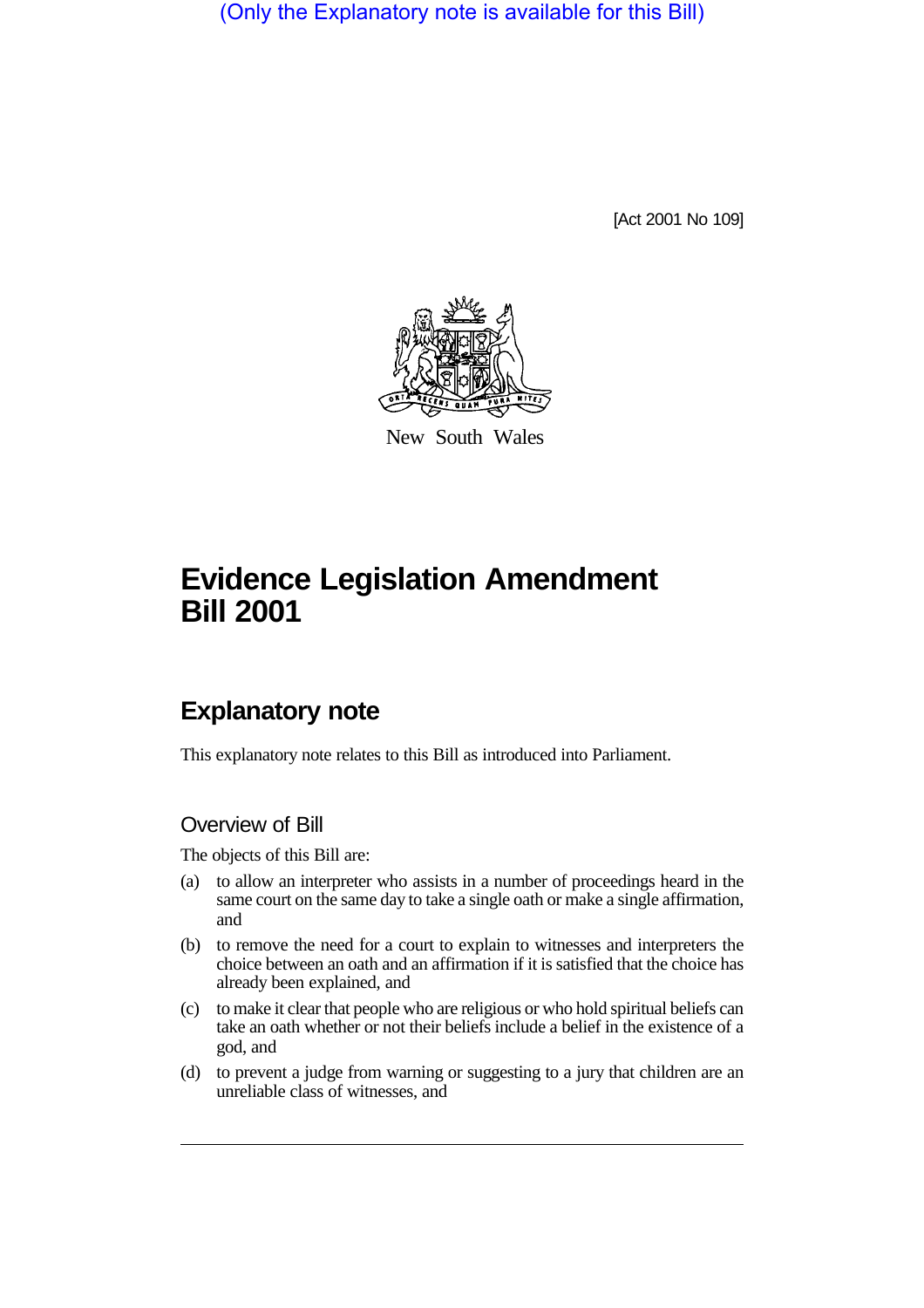Evidence Legislation Amendment Bill 2001 [Act 2001 No 109]

Explanatory note

- (e) to set out the circumstances in which a judge can warn or inform a jury about the reliability of a particular child's evidence, and
- (f) to make it clear that a person appointed as an intermediary for the purpose of asking questions of a child witness is not appointed for the purpose of giving legal or other advice to an unrepresented accused person or defendant.

### Outline of provisions

**Clause 1** sets out the name (also called the short title) of the proposed Act.

**Clause 2** provides for the commencement of the proposed Act on a day or days to be appointed by proclamation.

**Clause 3** is a formal provision giving effect to the amendments to the *Evidence Act 1995* set out in Schedule 1.

**Clause 4** is a formal provision giving effect to the amendments to the *Evidence (Children) Act 1997* set out in Schedule 2.

## **Schedule 1 Amendment of Evidence Act 1995**

#### **Swearing in of interpreters**

Section 22 of the *Evidence Act 1995* requires a person to take an oath or make an affirmation before acting as an interpreter in a proceeding.

**Schedule 1 [1]** enables an interpreter to take a single oath or make a single affirmation before acting as an interpreter in several proceedings conducted before the same court on the same day.

#### **Choice of oath or affirmation**

Section 23 of the *Evidence Act 1995* provides that a person who is to be a witness or act as an interpreter in a proceeding may choose whether to take an oath or make an affirmation. The section requires the court to inform the person that he or she has this choice.

**Schedule 1 [3]** allows the court to satisfy itself that the witness or interpreter has been made aware of the right to make a choice, instead of explaining the right itself.